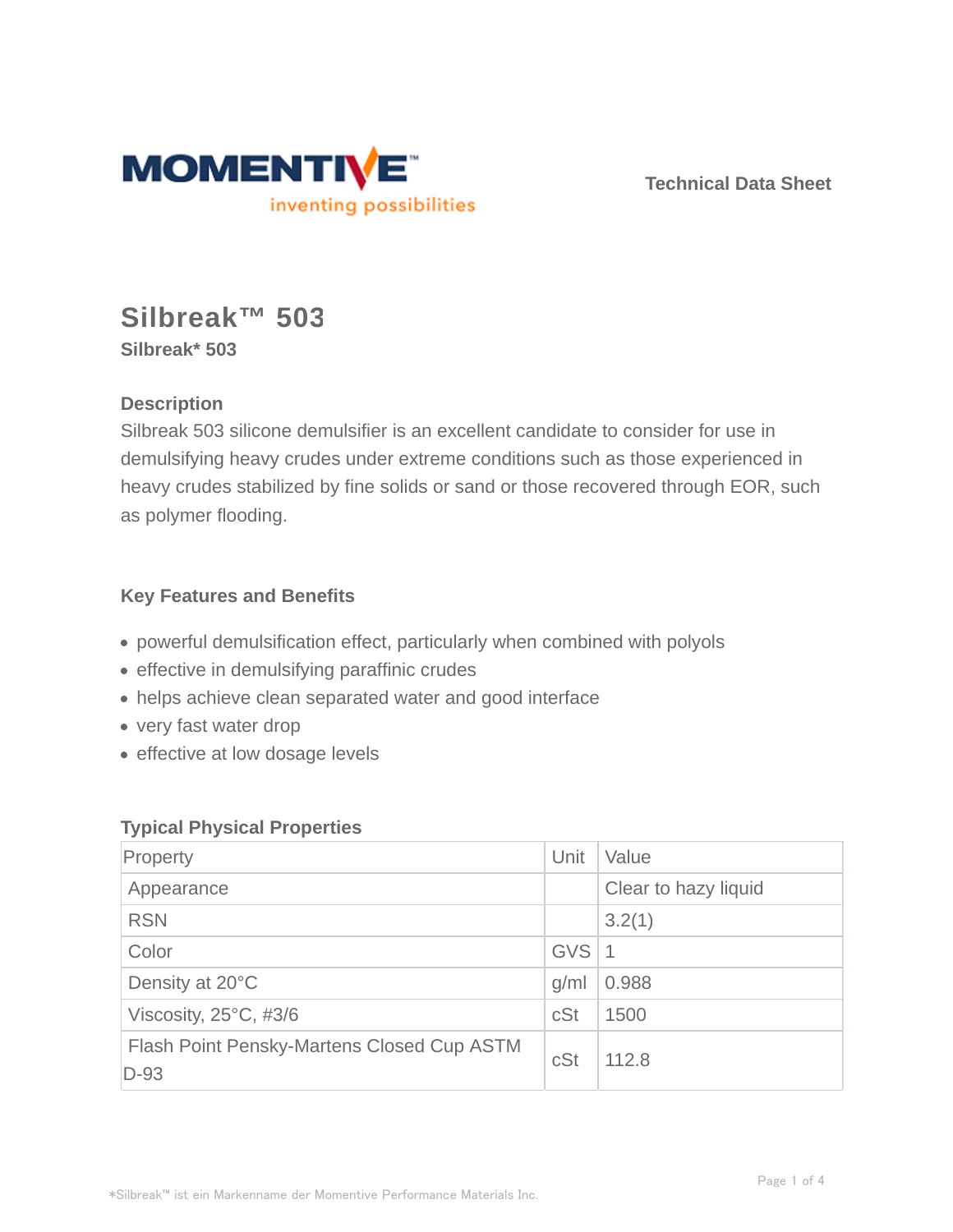|  | Solubility | Higher alcohols and<br>aromatics |
|--|------------|----------------------------------|
|--|------------|----------------------------------|

1) The RSN (Relative Solubility Number) value was determined experimentally based on the method of J. Wu et al. Colloids and Surfaces A: 232 (2004) 229-237.

Typical data are average data and actual values may vary.

Typical product data values should not be used as specifications. Assistance and specifications are available by contacting Momentive sales office.

#### **Potential Applications**

As with many Silbreak silicone demulsifiers, Silbreak 503 silicone demulsifier is not intended to replace organic demulsifiers. Rather it should be blended with organic demulsifiers at levels ranging from 2 to 10% to boost the demulsification effect or clean up the separated water. In certain cases a high concentration of Silbreak 503 silicone demulsifier may lead to overtreatment. In order to avoid this, we recommend that the amount of Silbreak 503 silicone demulsifier added does not exceed 2-5% of the weight of the actives of the organic demulsifiers. Silbreak 503 silicone demulsifier generally shows strong synergies with organic polyols and phenolic resins. At levels as low as 2%, it can contribute to the water separation rate or improve BS&W. It is particularly effective on heavy crudes of less than 25° API gravity. Aromatic solvents are recommended for use with Silbreak 503 silicone demulsifier. Appropriate care should be taken when using flammable solvents.

#### **Patent Status**

Nothing contained herein shall be construed to imply the nonexistence of any relevant patents or to constitute the permission, inducement or recommendation to practice any invention covered by any patent, without authority from the owner of the patent.

#### **Product Safety, Handling and Storage**

Customers should review the latest Safety Data Sheet (SDS) and label for product safety information, safe handling instructions, personal protective equipment if necessary, emergency service contact information, and any special storage conditions required for safety. Momentive Performance Materials (MPM) maintains an aroundthe-clock emergency service for its products. SDS are available at www.momentive.com or, upon request, from any MPM representative. For product storage and handling procedures to maintain the product quality within our stated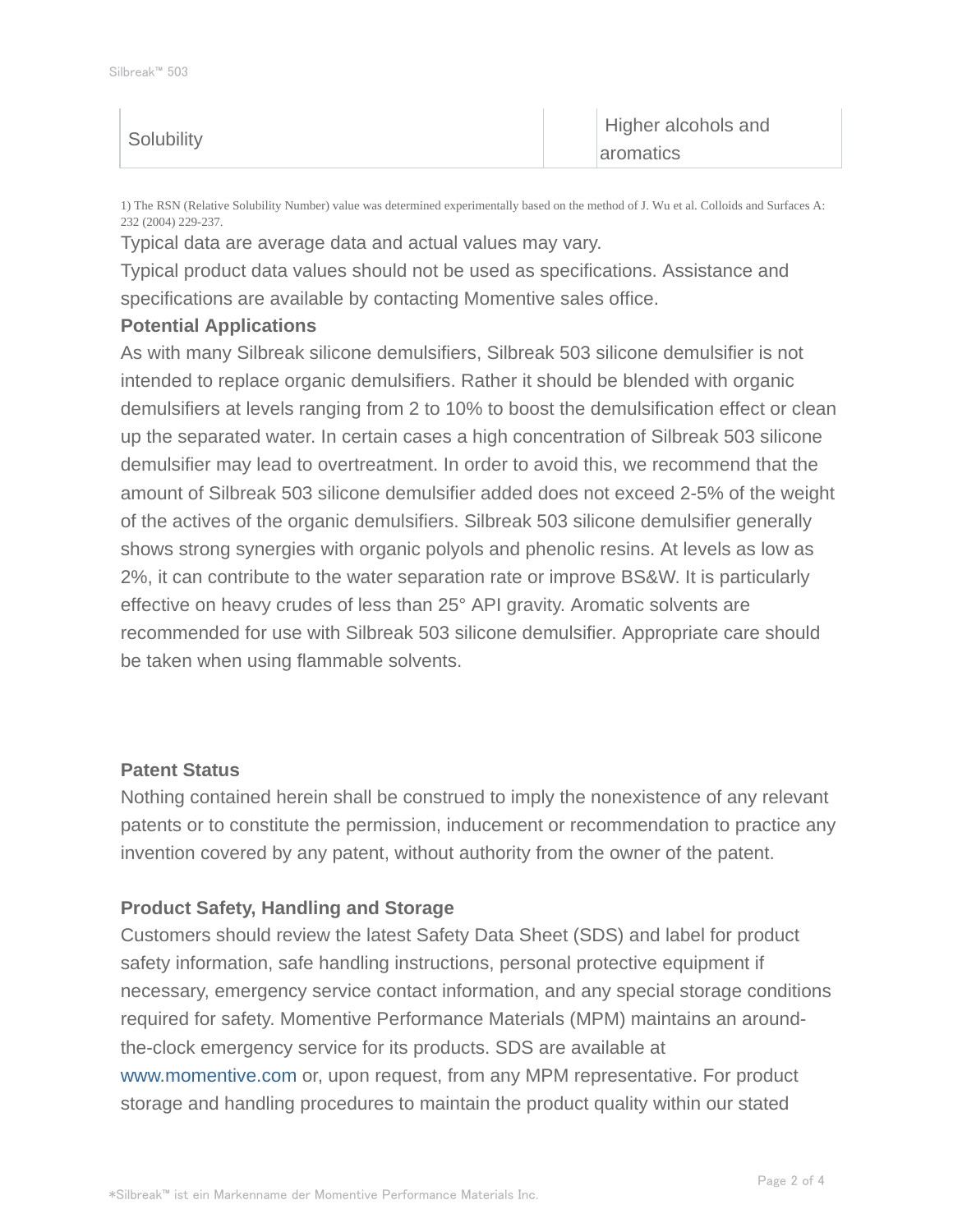specifications, please review Certificates of Analysis, which are available in the Order Center. Use of other materials in conjunction with MPM products (for example, primers) may require additional precautions. Please review and follow the safety information provided by the manufacturer of such other materials.

#### **Limitations**

Customers must evaluate Momentive Performance Materials products and make their own determination as to fitness of use in their particular applications.

## **Contact Information** Email commercial.services@momentive.com

#### **Telephone**

| <b>Americas</b>      | <b>Latin America</b> | <b>EMEAI- Europe, Middle</b><br>East, Africa & India | <b>ASIA PACIFIC</b> |
|----------------------|----------------------|------------------------------------------------------|---------------------|
| +1 800 295 2392      | <b>Brazil</b>        | <b>Europe</b>                                        | China               |
| Toll free*           | +55 11 4534 9650     | +390510924300                                        | 800 820 0202        |
| +704 805 6946        | <b>Direct Number</b> | Direct number                                        | Toll free           |
| <b>Direct Number</b> |                      |                                                      | +86 21 3860 4892    |
|                      |                      |                                                      | Direct number       |
| *All American        | <b>Mexico</b>        | <b>India, Middle East &amp;</b>                      | Japan               |
| countries            | +52 55 2169 7670     | <b>Africa</b>                                        | +81 3 5544 3111     |
|                      | <b>Direct Number</b> | + 91 44 71212207                                     | Direct number       |
|                      |                      | Direct number*                                       |                     |
|                      |                      | *All Middle Eastern                                  | <b>Korea</b>        |
|                      |                      | countries, Africa, India,                            | +82 2 6201 4600     |

For literature and technical assistance, visit our website at: www.momentive.com

#### **DISCLAIMER:**

## **THE MATERIALS, PRODUCTS AND SERVICES OF MOMENTIVE PERFORMANCE MATERIALS INC. AND ITS SUBSIDIARIES AND AFFILIATES (COLLECTIVELY**